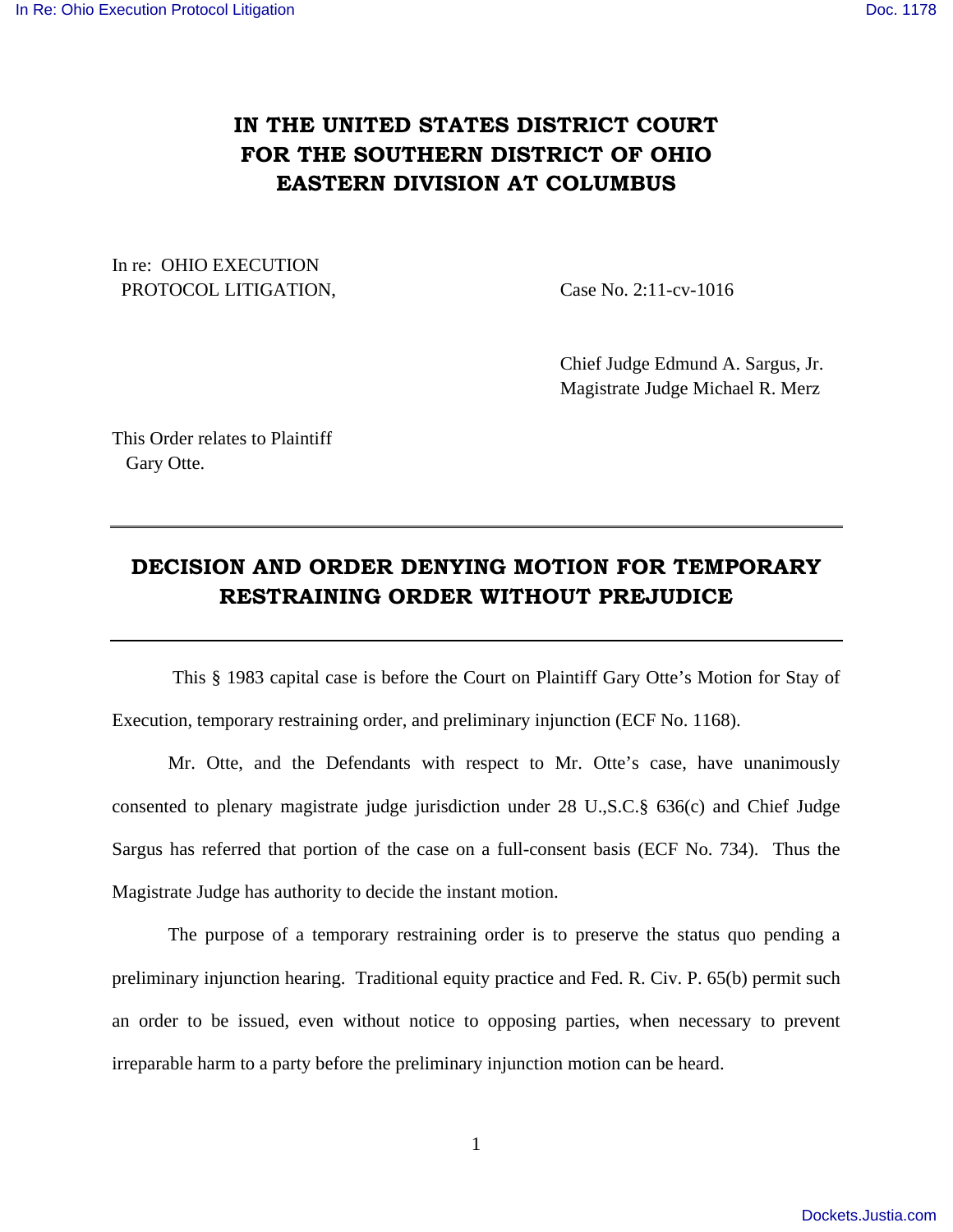There is no need for a temporary restraining order in this case. Indeed, in requesting preliminary injunctive relief, Plaintiff Otte makes no distinction between a TRO and a preliminary injunction. (Compare the distinction made by Plaintiff between a stay of execution and a preliminary injunction (Motion, ECF No. 1168, PageID 44130, relying on *Nk*e*n v. Holder*, 556 U.S.  $418<sup>1</sup>$ , 129 S. Ct. 1749, 1757-58 (2009)(distinguishing between the power of a federal appellate court to stay a lower court judgment pending review from the power of such a couirt to enjoin a depotation). The purpose of a temporary restraining order is to preserve the status quo pending a preliminary injunction hearing. Wright, Miller, & Kane, Federal Practice and Procedure: Civil § 2951, citing *Granny Goose Foods, Inc. v. Brotherhood of Teamsters and Auto Truck Drivers Local No. 70 of Alameda County*, 415 U.S. 423 (1974); *First Technology Safety Systems, Inc., v. Depinet, 11 F.3d 641 (6<sup>th</sup> Cir. 1993). The act Plaintiff seeks to enjoin is* Defendants' attempt to execute him on September 13, 2017, without an adequate means of determining whether he has been rendered unconscious by the first drug to be used in the threedrug execution protocol presently in place, midazolam in a 500 milligram dose. There is time to conduct preliminary injunction proceedings before Defendants do any act which is alleged to be unconstitutional and the Court has set a hearing on the preliminary injunction motion for 9:30 A.M.. on Wednesday, September 6, 2017.

 Accordingly, that portion of the Motion which seeks a temporary restraining order is DENIED without prejudice to the other portions of the Motion.

<u>.</u>

<sup>&</sup>lt;sup>1</sup> Plaintiff gives the Supreme Court Reporter citation of 129 S. Ct. 1749 with the pinpoint citation of pages 1757-58. Counsel are reminded of S.D. Ohio Civ. R. 7.2(b)(3) which requires citing to the official reports of the United States Supreme Court when they have been published.